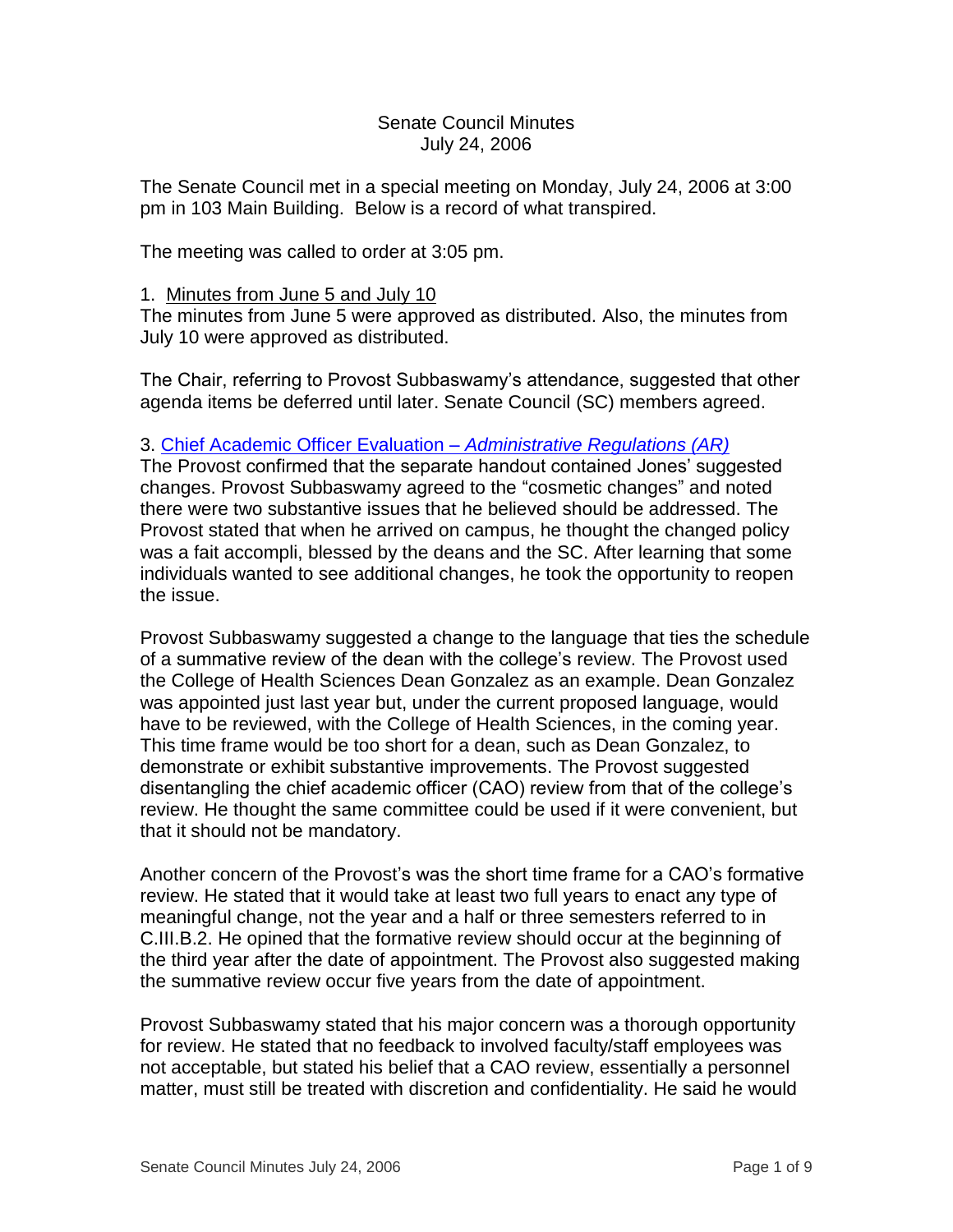be discussing this issue with deans in the near future, and suggested that the Provost would be responsible for creating a brief, boiled down public summary to include numerical representation of survey responders, and comments pertaining to what the dean was complimented on and also what the dean could pay more attention to for the next review. Provost Subbaswamy again stated that he wanted to discuss the level of appropriate public dissemination with deans.

Provost Subbaswamy expressed concern that the inserted Section III.C.6.i (see attached) language was not the best solution to the dissemination of information. While no feedback would be unacceptable, there should be opportunities for input from those employees in the CAO's chain of command. He stated that his experience with major review meetings was such that the majority of individuals attending had an axe to grind with the individual being reviewed, resulting in a less-than-positive review process. Provost Subbaswamy offered to develop language in Section III.C.6.g to allow and encourage more meaningful feedback, such as including the elected college faculty council in the group meeting with the CAO's direct reports. Provost Subbaswamy also suggested that a summary of a CAO's review, written by the Provost, be made accessible to faculty and staff.

Jones noted that an academic leader should expect a semi-public conversation regarding a performance review and that it could be hard-hitting, referencing the public forum held in Memorial Hall with President Todd. Jones wondered how there could be any opposition to a dean discussing future plans with the college faculty, stating it should be mandatory. The Provost replied that he was not agreeing or disagreeing with Jones regarding a dean discussing future plans.

Lesnaw expressed disagreement with Jones' support of a public meeting as the means for input into a CAO's review. She supported the Provost's suggestion of separating the CAO and college reviews. Lesnaw referred to the College of Arts and Sciences' Dean Hoch, who yearly presents a strategic plan in public forums and to departments, which she categorized as extremely productive. Lesnaw expressed concern that Section III.C.6.i did not capture a sense of goodwill or a positive approach.

Provost Subbaswamy agreed that there was a need to foster a positive, collaborative approach as opposed to an adversarial one. He stated that as a result of a review on a five-year cycle, it would be obvious if a dean were performing very well or if it was time for a change. He reiterated the need for feedback. Thelin stated that it was not the extremes of excellent or sub-par performance that were of concern, but rather the grey areas in between. Thelin also stated his belief that UK faculty were fairly supportive of deans, not necessarily hostile.

Thelin referred to emails from deans and vice presidents that faculty replied to – there was rarely a corresponding reply to a faculty member from the dean or vice president. Thelin offered some support for Jones's concerns about one-way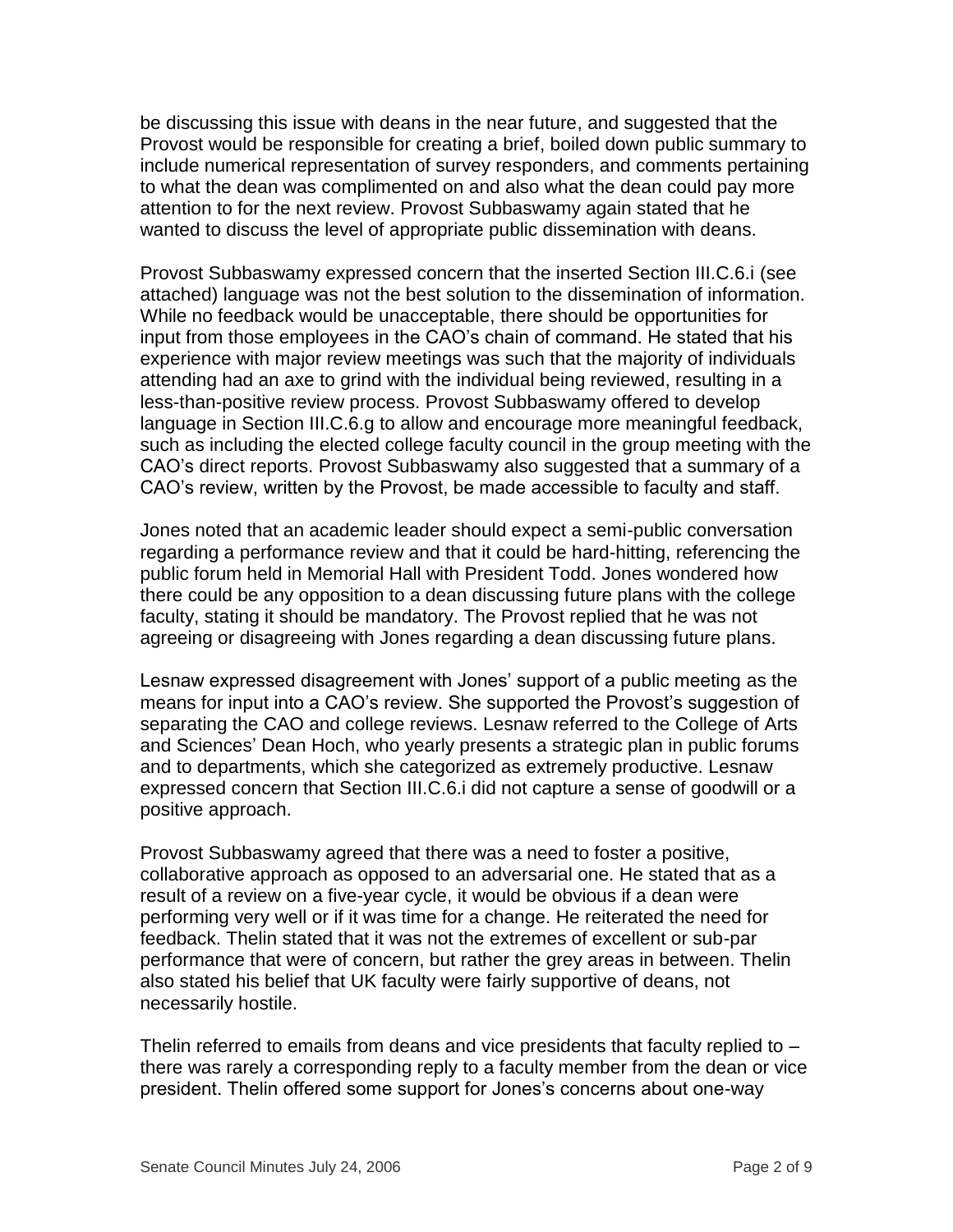information. Provost Subbaswamy said that the language of Section III.C.6.i was set up to be an event where a CAO received negative comments; the Provost wanted to see a forum event where the topic of conversation involved positive suggestions for improvement.

Thelin asked if a public forum could be considered at the formative stage. Provost Subbaswamy expressed a lack of understanding as to the importance of a public forum. Thelin stated that as a leader, the role of dean within a public institution is a public role – employees are dependent upon a CAO's decisions. The Provost said his point of concern was why there was importance being placed on a public forum, as opposed to a private communication.

Randall stated that a faculty council could call for a forum at any time, and had every right to do so in the context of an evaluation. He agreed that the language of Section C.III.6.i was more combative than supportive, and supported the idea of a written public statement by the Provost, summarizing the evaluation. Assuming the CAO were performing appropriately, the public statement would reflect any problems with performance. Lesnaw stated that the real challenge would be getting the evaluative comments by faculty. She said, as discussed many times in the SC, untenured faculty seeking promotion would be loathe to jeopardize their positions by honestly critiquing a CAO's performance. Lesnaw said this problem would be acerbated by a public forum. She said the formulation of a written survey and the process by which the survey would be constructed would be of utmost importance.

Provost Subbaswamy stated that the survey should be constructed by an impartial third party, perhaps via a contract between the Provost and UK's Survey Research Center (SRC). The SRC could create standard questions, as well as college-specific questions appropriate for the survey. It would be incumbent upon the SRC to ensure a sufficient quantity of responses. Lesnaw said that the problem would be to have genuinely evaluative responses; special attention should be given to novel concepts for input. The Provost agreed that those types of issues would need to be considered.

Jones opined that after years of leadership under former UK president Charles Wethington, faculty learned that the time spent in such an evaluative process would not be worth the input offered. As Thelin asked, Jones wondered when and how the comments of faculty would be shared. Jones expressed appreciation for Provost Subbaswamy's suggestion of including elected faculty bodies in the evaluation process, saying such inclusion would go a long way toward convincing him to participate in such a survey. Randall pointed out that the College of Medicine holds four faculty council meetings every year, at which Dean Perman is always present to answer questions. The Provost said he was trying to disseminate best working practices, and that there were always colleges where transparency functioned far better than in others. He added that currently,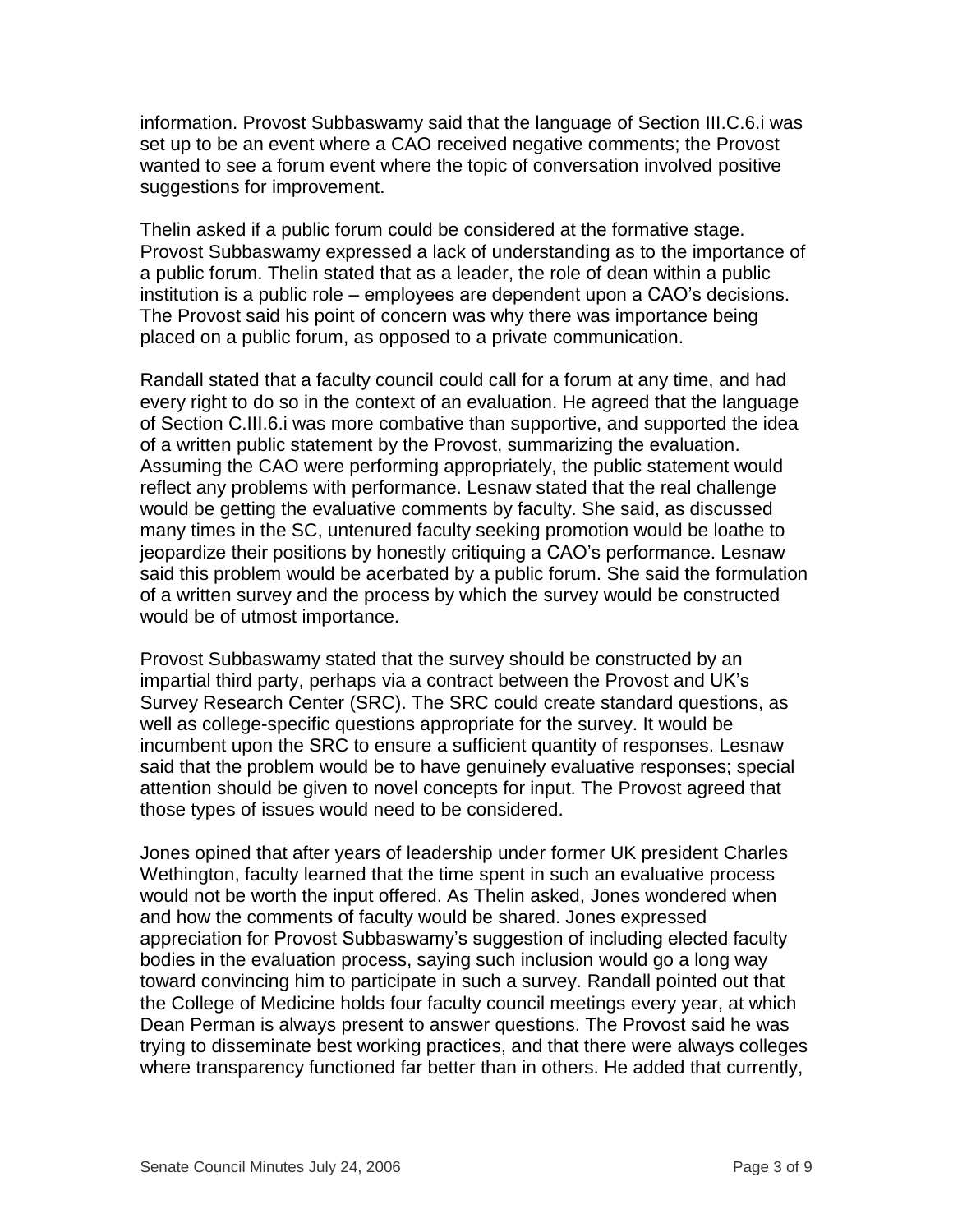for the first time, all 18 deans meet with the Provost at the same time, helping to begin establishing that uniformity.

The Chair thanked Provost Subbaswamy for his generosity of enabling further input into the proposed CAO review process, which would allow for the issue to be presented to the University Senate before being finalized. The Provost said he had been unaware that the proposed CAO review process had not been adequately vetted, and added that he had had some concerns himself.

Discussion then turned to the timeline for the proposed 2006-2009 Strategic Plan (SP). Liaison Greissman added that SC members had also received the provisional SP prior to the July SC retreat.

Provost Subbaswamy stated that the concept of a SP was a standard practice at universities. The goal was not to tell individual colleges what to do, but rather to offer an articulation of a university's broad goals. The SP should reflect where UK should be. The next step in the process would be the real work of the University, finding out how to translate the goals into a plan of action for lower administrative and academic levels. The allocation of resources (personnel, facilities, etc.) must be done with action plans and the vetting of said plans. The Provost expressed an eagerness to move to this stage.

Provost Subbaswamy explained that there was a need to mesh the Top 20 Business Plan (BP) with the targets in the SP. By looking at one parameter of the BP, one could then do an analysis of how to close a gap. Instead of merely stating a goal to increase enrollment by 3%, it will be important to go to individual colleges and ask them how they can increase enrollment, to make it a bottom-up approach, provided it can be done quickly enough. The process will only work if the deans and department chairs can offer input in a reasonable time frame, and then fold that information up to the college and then university levels, with the hope of having targets identified by the end of the year. The Provost said he hoped to hold a few more University Committee on Academic Planning and Priorities (UCAPP) meetings and meetings with deans. Subsequent to those events and with UCAPP and the deans' blessings, a draft document would be distributed to faculty and staff. The Provost mentioned he had already received some suggestions, but there had not yet been time to vet them with UCAPP. Since the deans and UCAPP have been intimately involved in the process, the Provost expressed hope that there would not be substantive changes to the SP. The SP will be presented to the Board of Trustees in October, with a tentative date of mid-August for distribution to faculty and staff.

Lesnaw expressed support for the timeline, but added that it raised questions of outreach and interdisciplinary questions. She asked for additional information on the mechanism by which novel ideas for extended outreach and interdisciplinary programs would be shared with appropriate leadership, as well as how ideas could be evaluated and the individuals making the suggestions be rewarded.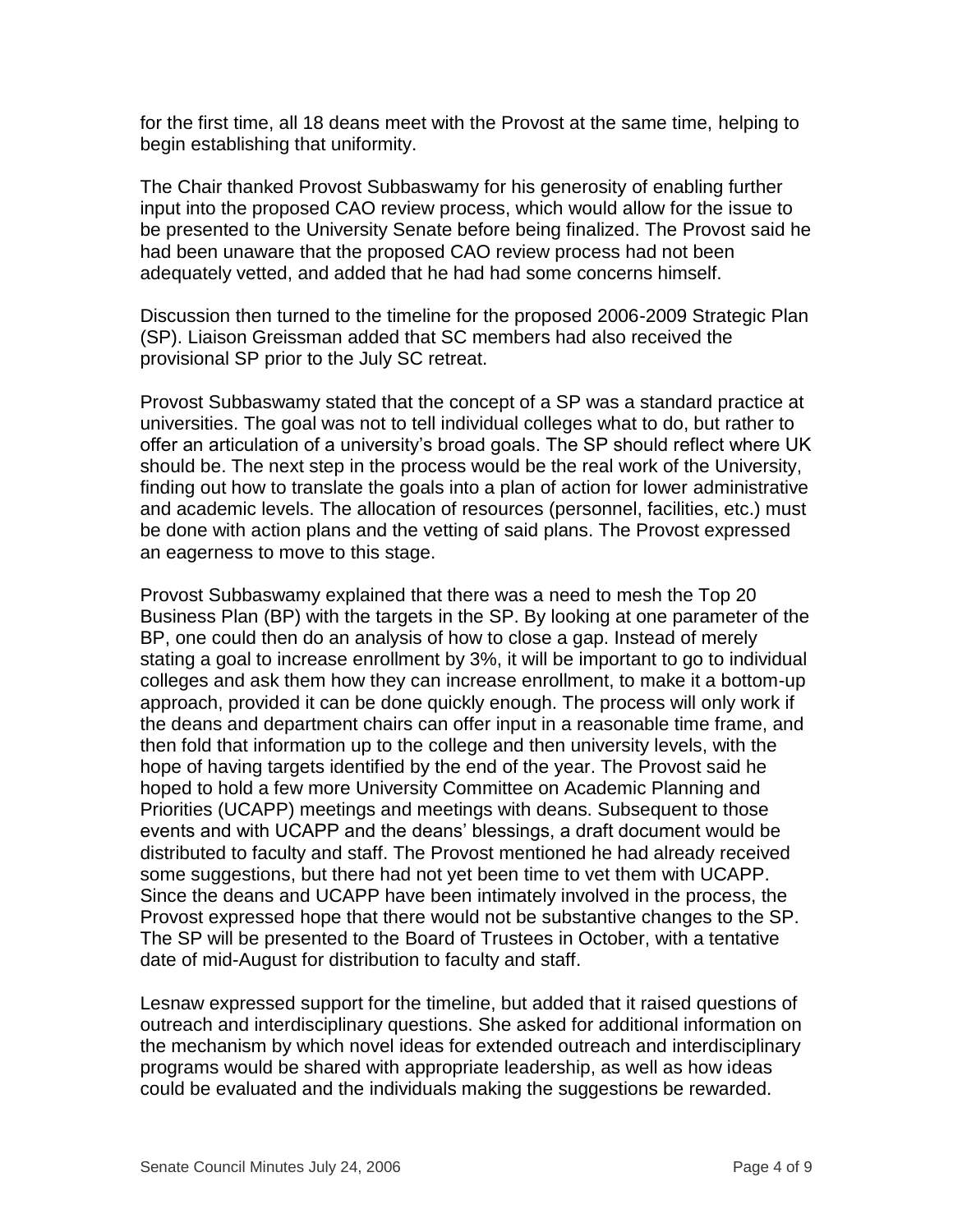Provost Subbaswamy noted that the structure of UK had changed dramatically in the past 10 years; in the past, the medical deans were not included in discussions with main campus deans. In terms of facilitating further conversations, the Provost stated he still did not have a good idea of what would work best and where centers and institutes fit into the picture. Since some centers and institutes were being divested of their academic homes, he said he needed to understand the issue better before hearing suggestions. Jones suggested that the University Senate, being a super-college entity, could provide a framework for those types of discussions. Lesnaw suggested a committee could funnel ideas to the Provost.

Provost Subbaswamy did not object to such suggestions, but stated he needed a better understanding of various issues before making suggestions and starting initiatives. In time, at the Provost level, it would relatively easy to see intersections between suggestions offered by various entities, and see how those ideas/concepts could offer benefits to UK as a whole.

Thelin expressed concern that if UK locks itself into money generated from revenues brought in by increased enrollment, UK could lose its distinctive undergraduate experience, adding that the huge enrollment increases could be hard to merge with that distinctive experience. Provost Subbaswamy acknowledged Thelin's concerns, but added that UK could work with K-12 institutions and the Kentucky Community and Technical College System to capture better-prepared incoming freshmen. If there were well-prepared students enrolling and if UK could capture more Kentucky high school graduates, there would be a logic that could be supported by the Commonwealth of Kentucky. If the goal of becoming a top-20 institution were aligned with the concept of UK being Kentucky's land-grant, flagship University with an obligation to the Commonwealth, then the enrollment goals could be easily seen as legitimate.

Due to the time, Provost Subbaswamy finished by saying he was very respectful of faculty governance and looked forward to future meetings with the SC. He also invited individual communication from SC members should the need arise. The Chair thanked him for attending and the Provost departed.

The Chair reminded SC members that he would make sure that those members who had yet to offer a comment would be recognized before another member who spoke previously on an issue, even if the one who spoke previously had their hand raised first.

Thelin opined that a lot of ground had been covered in the discussion with the Provost, and that due to Jones' and others' requests to resurrect previous discussions, the SC had diplomatically and fairly gained ground with good will. The Chair asked for input as to how the SC should proceed. Discussion followed as to exactly what and how would be communicated to the Provost regarding the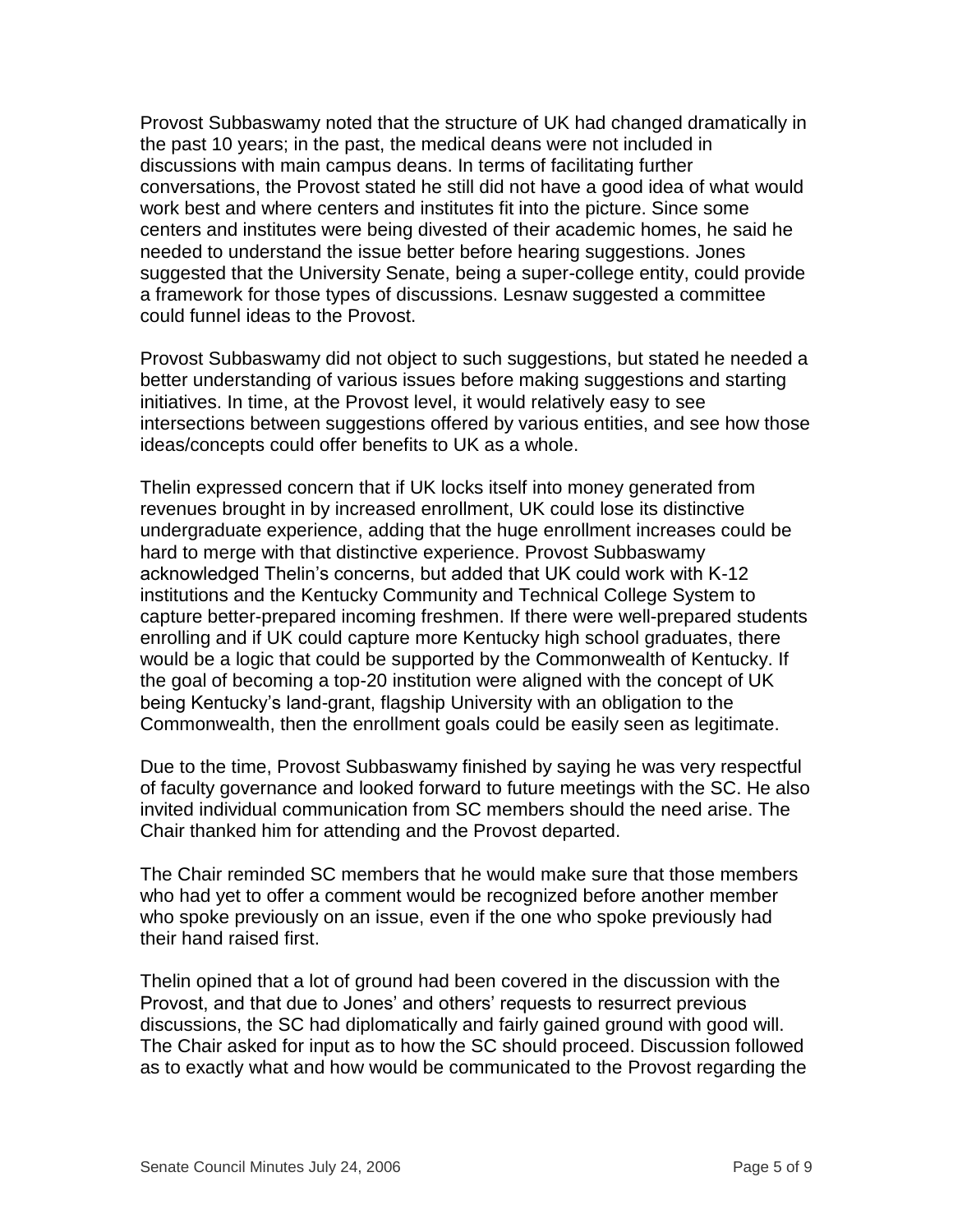CAO review discussion. It was decided that the Chair would prepare a memo of understanding to send to the Provost, outlining what was discussed.

The Chair asked for and received support from the SC to include in the memo of understanding a statement indicating that if the suggestions included in the memo were adopted, the SC would support removal of the "rule of 65." That would also mean the SC endorsed the proposed *Administrative Regulation* regarding the CAO evaluation and review process.

SC members discussed what would be incorporated into a memo of understanding to send to Provost Subbaswamy, to summarize the discussion with the Provost regarding the review of CAOs.

Lesnaw **moved** to include in the memo of understanding, as the first point of understanding, a suggestion to disentangle the timing of the review of a chief academic officer from that of a prospective unit review, as discussed in Section III.C.3. Jones **seconded**. There being no discussion, a **vote** was taken. The motion **passed** unanimously.

Lesnaw **moved** to include in the memo of understanding, as the second point, that the timing of the formative review in Section III.B.2 be changed to the beginning of the third year, post appointment. After brief discussion regarding the specific time frame, Jones **seconded**. The motion **passed** unanimously.

Lesnaw **moved** to include in the memo, as the third point, that the timing of the summative review in Section III.C.4 be changed to at least every five years post appointment. After a discussion on semantics of the time frame, Jones **seconded**. The motion **passed** unanimously.

Duke **moved** to include in the memo, as the fourth point, that Section III.C.6.g be amended to include an elected faculty group in the meeting scheduled and that the summary report be made available in some semi-public place. Jones **seconded**. The motion **passed** unanimously.

Lesnaw **moved** to include in the memo, as the fifth point, that Section III.C.6.g include a statement that the Provost will prepare a summary of the review, suitable for viewing by faculty and staff. There was discussion about whether or not it would be appropriate for individuals of one college to access the review of a CAO of a different college. Lesnaw suggested changing the motion to state that the document would be available to faculty and staff but not to the general public, including newspapers. Jones suggested it be amended to be available to the faculty and staff supervised by the dean. Thelin thought the language should not include a reference to the press.

Lesnaw **amended** the motion to state that the Provost will prepare a summary of the review and that the document will be made available to faculty and staff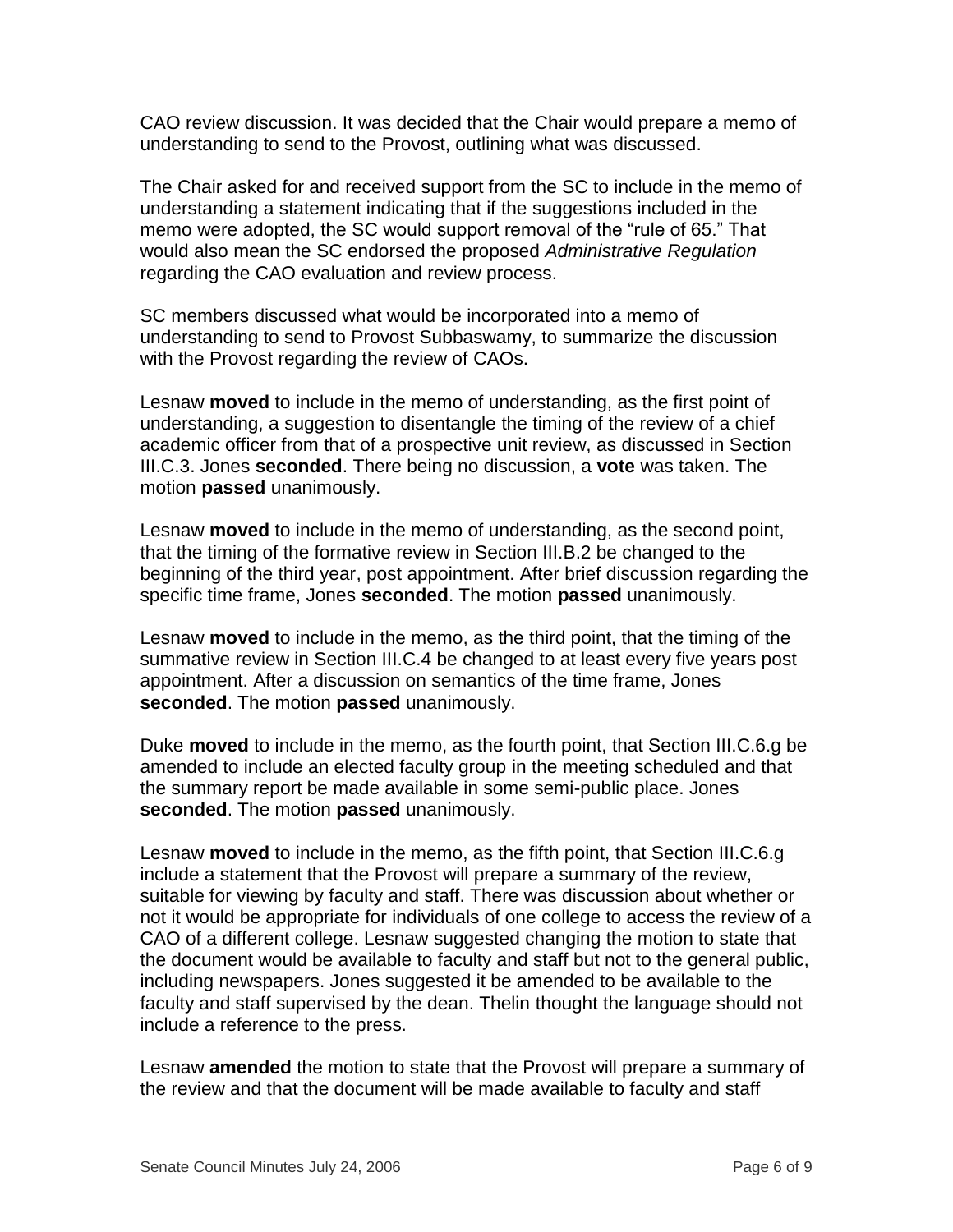supervised by that CAO. The Chair requested clarification concerning who would be able to access a Provost's review – would the "supervised faculty and staff" include just the Provost's employees, or deans, or faculty? Lesnaw suggested using the term "appropriate" but there was concern that word could be interpreted differently by different individuals.

After additional discussion along these same lines, Harley pointed out that the Provost specifically mentioned posting the review on the Senate Council website, so he probably did not intend for the summary review to be viewed by only certain employees.

Lesnaw **amended** the **motion** so that, as the fifth point of the memo of understanding, in addition to the current language in Section III.C.6.g, a statement that the Provost will prepare a summary of the CAO's review and make it available to faculty and staff be included. Jones **seconded**. A **vote** was taken on the motion, which **passed** unanimously.

Lesnaw **moved** to include in the memo that, as the sixth point, if points four and five of the memo of understanding are accepted as suggested, the inserted Section III.C.6.be deleted. Jones **seconded**. The motion **passed** unanimously.

Baxter asked if there was a rationale behind there being no mention of a summative review of vice presidents (VPs) and associate/vice provosts (A/V Ps). He thought VPs and A/V Ps should be on the same schedule of reviews. Lesnaw suggested that this question be posed in the memo of understanding as an observation, with a question as to whether or not it should be reconciled.

Baxter then **moved** to include in the memo of understanding a comment (after the seven points) that Section III.C.3 and Section III.C.4 proposed different schedules for deans and provosts, and inquire as to whether or not the two times should be reconciled. Jones **seconded**. The motion **passed** unanimously.

Jones **moved** to include in the memo of understanding, as the seventh and final point, that the Senate Council understood the Provost was in accord with the "cosmetic changes" (in blue font) in Section I, Section II, Section III.C.3, Section III.C.6.h, Section IV and Section V. Thelin **seconded**. A **vote** was taken, and the motion **passed** unanimously.

# 3. Planning for Senate Council/Senate Analysis and Response to (DRAFT) 2006- 2009 Strategic Plan

The Chair asked if there were any objections to the [timetable](http://www.uky.edu/USC/New/files/20060724/timeline%20-%20Strategic%20Plan%20for%202006.doc) for distributing, receiving input, and approving the 2006-2009 Strategic Plan. Jones expressed concern that there would not be enough time left in the meeting to adequately discuss those issues. At the Chair's request, Jones agreed to initiate a discussion on the SC listserv.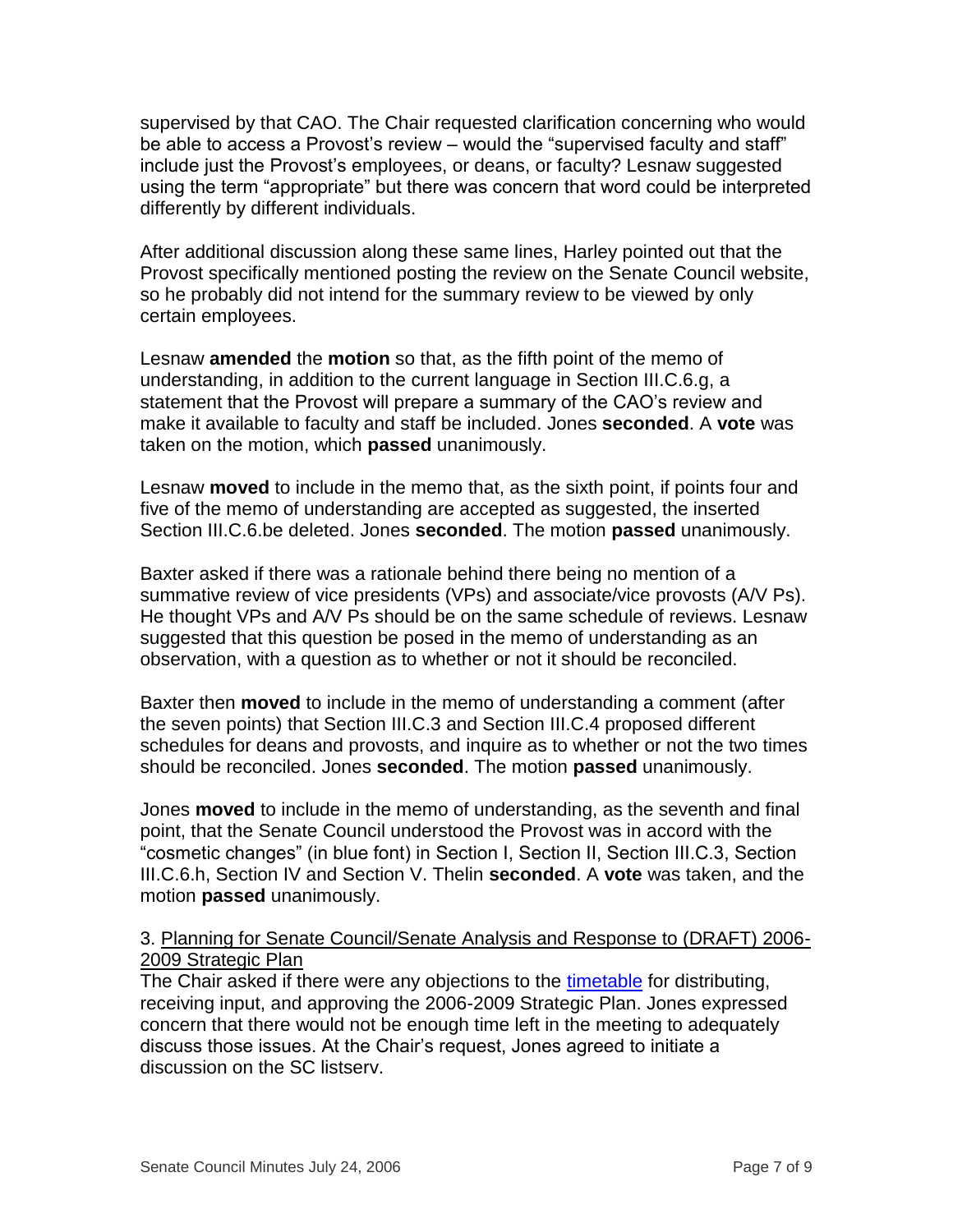## 1. Announcements

The Chair announced that individuals could go to [www.uky.edu/Faculty/Senate](http://www.uky.edu/Faculty/Senate) and get to the University Senate's web site. Any links within the pages would still utilize the current [www.uy.edu/USC/New](http://www.uy.edu/USC/New) address, but those subsidiary pages were being worked on. He stated he would announce the new address at the September 11 Senate meeting.

At Jones' request, Mrs. Brothers agreed to send to SC members the list of committee membership included in the handout.

The Chair noted that Professor Gifford Blyton, University Senate parliamentarian, would be turning 98 years old in September. If SC members agreed, the Chair said that President Todd, who will be attending the September 11 Senate meeting in his role as Chair of the University Senate, was more than willing to be a part of any recognition for Professor Blyton, and noted Professor Blyton's 35 years of continuous service as the Senate's parliamentarian. President Todd also agreed to participate in a group picture with the senators present at the September meeting.

## 2. Status of Assistant Provost for Program Support as the Provost's Liaison to Senate Council

The Chair asked if there was time left to discuss the continued role of Associate Provost for Program Support Greissman's role as liaison to the SC. Technically, Greissman's status as liaison expired on June 30. Baxter asked if Greissman would remain in his current position under the new Provost. The Chair replied that he had not heard otherwise. Duke stated that his continued employment in that position was very relevant. Lesnaw suggested that the issue was not Greissman's continued service, but rather service from someone designated by the Office of the Provost to act as liaison. Other SC members disagreed, stating it was the person, and not the position, that made the continued inclusion of a liaison in SC meetings so very important.

Jones **moved** that if Greissman continued his employment in the Office of the Provost, he be invited to continue as Provost's Liaison to the Senate Council for the period July 1, 2006 – June 30, 2006. Lesnaw **seconded**. The motion **passed** unanimously.

There being no time left for discussion of remaining agenda items, the meeting was adjourned at 5:03 pm.

> Respectfully submitted by Kaveh Tagavi, Senate Council Chair

Members present: Baxter, Duke, Harley, Jones, Lesnaw, Randall, Tagavi, Thelin.